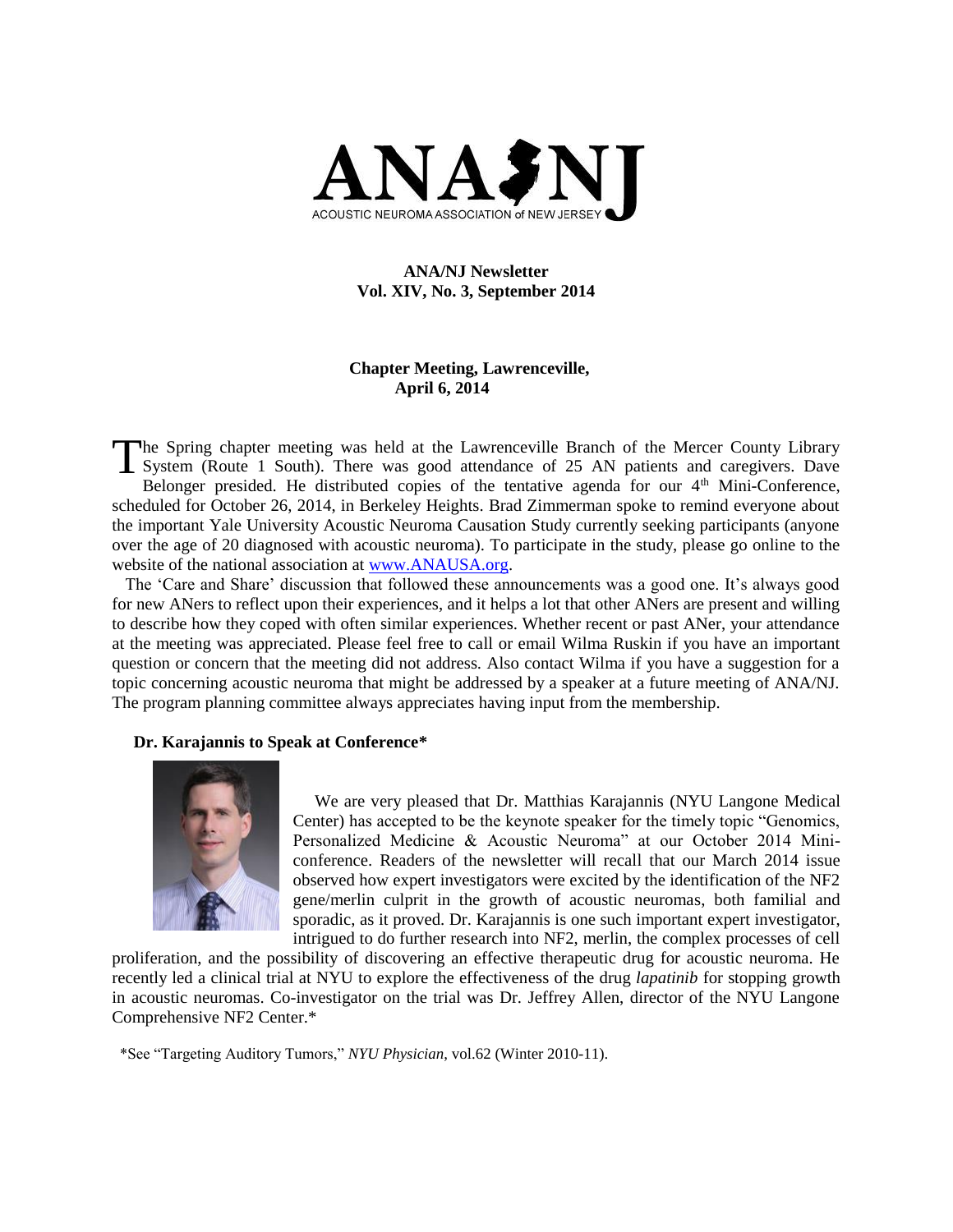#### **Notices**

**●** We are happy to welcome two new members of the ANA/NJ Board of Directors: Kathy Cecere (Budd Lake, Morris County) and Gaby Hecht (Westfield, Union County).

• An ANA/NJ member has graciously offered to match, dollar for dollar, all donations made to ANA/NJ up to a total of \$1000. Please consider helping us to meet the \$1000 goal by adding a donation when you renew your membership. The matching contribution will double the value of your gift!

● Philanthropic sources of funding are important in support of research for rare diseases like acoustic neuroma that affect relatively small numbers of people. The Making Headway Foundation, for example [\(www.makingheadway.org\)](http://www.makingheadway.org/), established to help provide care for children with brain or spinal cord tumors, is a major sponsor of research and clinical initiatives to fight Neurofibromatosis Type 2 (NF2) for the NYU Langone NF Center, located in New York at the Hassenfeld Children's Center for Cancer and Blood Disorders. NYU Langone also works closely with The Children's Tumor Foundation [\(www.nfregistry.org\)](http://www.nfregistry.org/) to create a patient registry and trials consortium for NF2 patients.

● Dr. Karajannis has informed us that the exploratory clinical trial at NYU for the drug *lapatinib* has ended, but a similar trial for a drug named *everolimus* remains open. He notes: "These studies recruit patients with sporadic vestibular schwannomas who undergo surgery at NYU [or sub-sites] and are willing to take the study drug for 10 days prior to surgery so that we may analyze the tissue and learn about the drug effects." Another trial, limited to NF2 patients, has just begun for *axitnib*, an antiangiogenesis agent that has been shown effective in stopping growth in some cancer cells. For further information, visit [www.ClinicalTrials.gov.](http://www.clinicaltrials.gov/)

#### **Genomics and Personalized Medicine**

 It is far more important to know what person the disease has than what disease the person has. (Hippocrates)

r. Francis S. Collins, the current director of the National Institutes of Health, has called DNA *The*  **D**r. Francis S. Collins, the current director of the National Institutes of Health, has called DNA *The Language of Life*.<sup>1</sup> It's an appropriate name for our genome, the amazing 'information molecule' that carries our personal set of genetic instructions in every one of the 400 trillion cells in our bodies. The famous double helix structure of DNA was discovered by James Watson and Francis Crick at Cold Spring Harbor Laboratory on Long Island in 1953. In 2000, almost 50 years later, the complete mapping (sequencing) of the genome's instruction book by the international Human Genome Project (2,500 scientists, 20 centers, 6 countries) was finally announced. "Without a doubt," said President Clinton at the White House ceremony on June 26, "this is the most important, most wondrous map ever produced by humankind. Genome science. . .will revolutionize the diagnosis, prevention, and treatment of most, if not all, human disease."<sup>2</sup>

l

<sup>1</sup> Francis S. Collins, *The Language of Life: DNA and the Revolution in Personalized Medicine* (2010). See the March 2014 newsletter.

<sup>&</sup>lt;sup>2</sup> Collins, p.304, Appendix C: "A Brief Personal History of the Human Genome Project." (The international Human Genome Project got started in 1990.)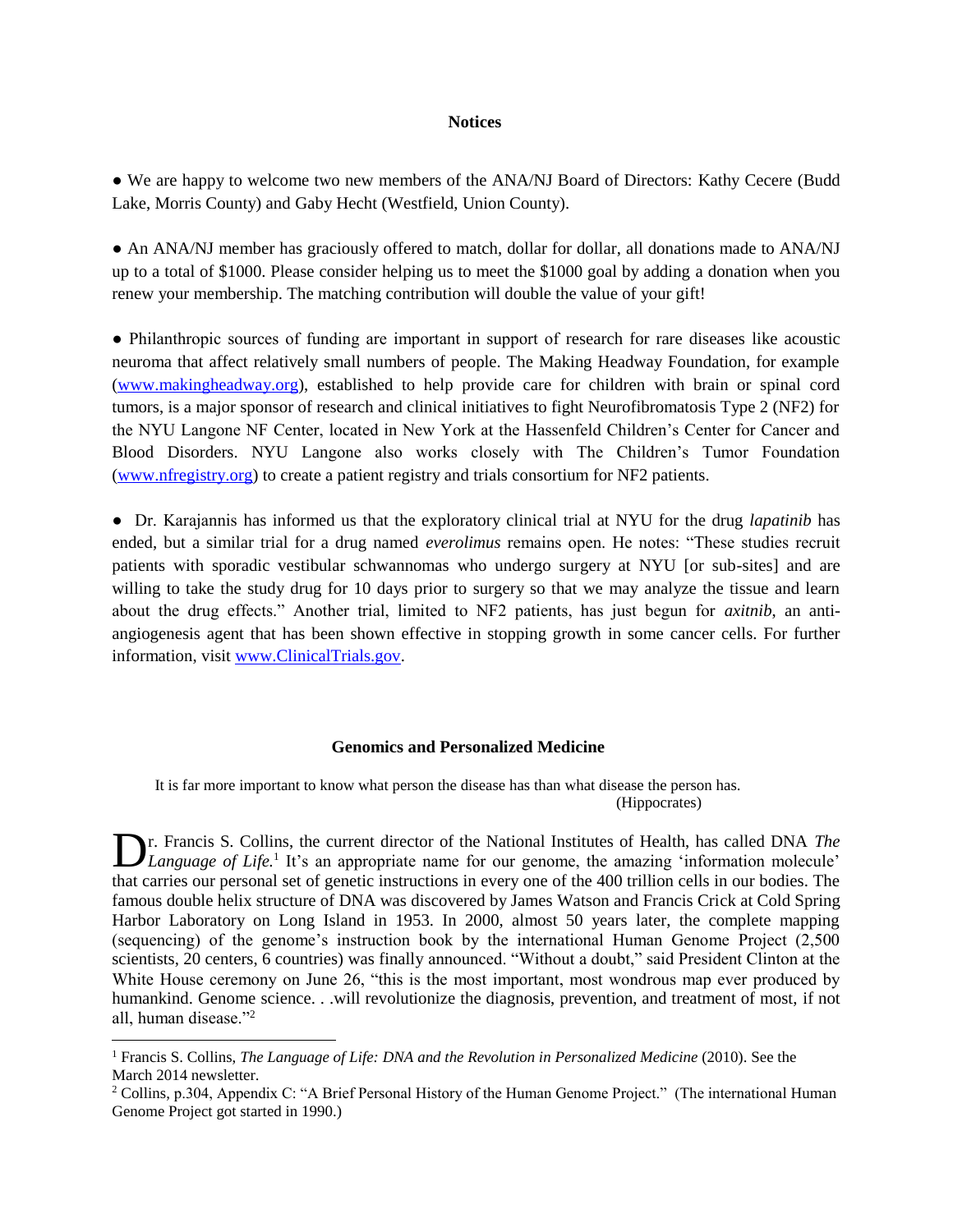Dr. Collins, who headed the Human Genome Project for the U.S. beginning in 1993, stood next to President Clinton at the ceremony. In his book, he reflects back on the 'hoopla' in 2000. The great significance of the moment doesn't escape him, but he's cautious. He writes: "Some of the press announcements at the time implied an immediate transformation of medicine, but that was never realistic – lead times between basic discoveries in science and changes in practical medicine, technology, or daily life tend to be measured in decades. Indeed, most of the promise offered by the sequencing of the human genome still lies ahead. But the leading edge has arrived . . . ."<sup>3</sup>

We're still on the leading edge today – still in the gearing-up stage for the transformation of medicine. 'Personalized Medicine,' as it's being called, is in the process of becoming all that it can be. "The ultimate success," writes Dr. Collins, "will depend upon the visionary investment of energy, talent, and financial resources by scientists, governments, universities, philanthropic foundations, biotechnology and pharmaceutical companies, and the general public."

 What specifically is personalized medicine? One important advocacy/research group on the leading edge, the Harvard-Partners Center for Genetics and Genomics, "launched [in 2001] in recognition of the excitement of the Human Genome Project," has provided the following concise, useful definition:

 *Personalized medicine is the ability to determine an individual's unique molecular characteristics and to use those genetic distinctions to diagnose more finely an individual's disease, select treatments that increase the chances of a successful outcome and reduce possible adverse reactions.* 

 *Personalized medicine is also the ability to predict an individual's susceptibility to diseases and thus try to shape steps that may help avoid or reduce the extent to which an individual will experience a disease.<sup>4</sup>*

How might acoustic neuroma benefit from such a shift in the practice of medicine to a more genomicsbased approach? One possibility to consider is that the predictive power of the genome for identifying an individual's risk of disease (genetic predisposition) could be employed to help reduce the number of very large tumors that keep being reported by our periodic ANA patient surveys. Thus a genetic predisposition for AN spotted in a 40 to 60-year old patient by an alert, genetics-trained primary care provider could red flag the need to schedule a diagnostic MRI. Genetic predisposition does not mean predetermination of disease, but it could serve as a valuable marker for detecting an asymptomatic or otherwise unsuspected acoustic tumor before it becomes overly large. As Dr. Robert Martuza (Mass General Hospital) reminded us in ANA *Notes* several years ago: "Despite the fact that we have excellent diagnostic techniques such as MRI, we still see people with very large acoustic tumors. This should not be happening."<sup>5</sup>

 Genomics and personalized medicine hold the promise of dealing effectively with a wide range of diseases that should not be happening, in the U.S. and worldwide. Much progress has been made over the past decade, but as observed by Dr. Eric Green, the director of the National Human Genome Research

l

<sup>3</sup> Collins, p. 3.

<sup>4</sup> Se[e http://pcpgm.partners.org](http://pcpgm.partners.org/) , "Mission and History," Harvard-Partners Center for Genetics and Genomics.

<sup>5</sup> Dr. Robert Martuza, "Acoustic Neuroma Research," ANA *Notes* (December, 2001).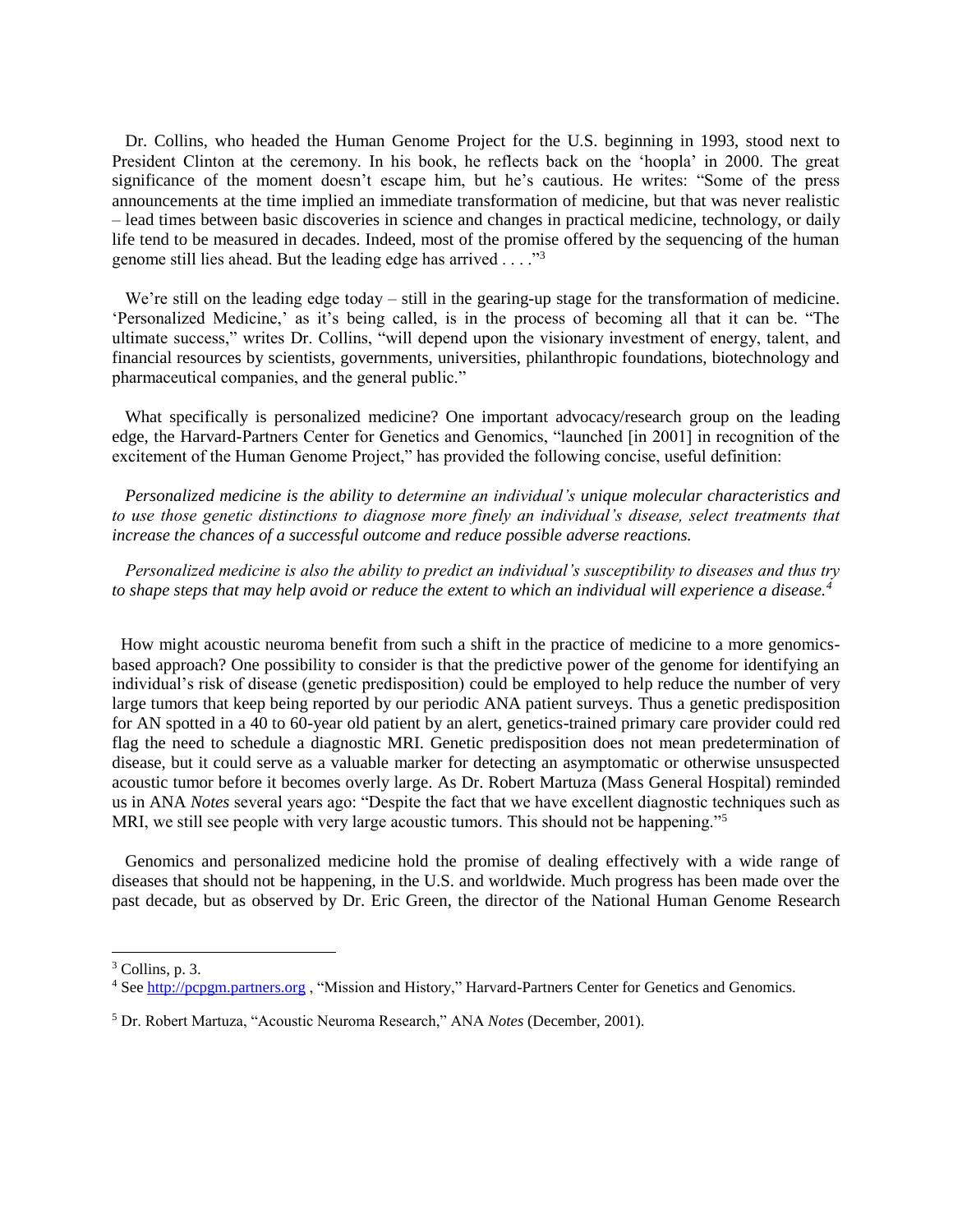Institute (NHGRI), there is a great need for continuing advance research and collection of genomic data. At Senate sub-committee budget hearings in 2013, Dr. Green stated:

*This extraordinary increase in data generation allows us to understand genome structure and function and through this knowledge to learn how genomes contribute to health and disease. For example, in 1990, we knew of ~50 genes that, when mutated, caused a human disease; in 2003 that number was almost 1,500; and today, it is nearly 3,000. [In addition], knowledge about the genome basis for our responses to medications – an area of science called pharmacogenomics – has also grown steadily. In 1990, only four FDA-approved drugs required labels that pointed out the relevance of a patient's genetic makeup for that medication; by 2003, this number had increased to 46; and today it stands at 106.<sup>6</sup>*

 The website of NHGRI [\(www.genome.gov\)](http://www.genome.gov/) provides important notices of both successes and problems in the transformation to personalized medicine. One major problem the Institute has wrestled with is finding ways "to bridge the gap between genomic discoveries made in the research lab and the realities faced by patients and healthcare providers in the clinic." For this purpose, the Institute has created a Genomic Healthcare Branch headed by Dr. W.Gregory Ferro, a primary care physician with genetics training. Dr. Ferro and other Branch members seek "to find novel ways to integrate genomics into healthcare that have a minimal – and possibly positive – impact on the time crunch everyone in medicine feels."<sup>7</sup> In this regard, for example, the Genetics in Primary Care Institute has observed: "While general practitioners recognize their role in genetic diagnosis and management, they cite inadequate time, education and genetic-focused resources as reasons for discomfort with management of patients with genetic diagnoses."<sup>8</sup>

 A second important factor in the transition to personalized medicine is the cost of genomes. How many patients will be able to afford a print-out they can hand to their primary care doctor, and say: "Here's my genome, Doc! See any problems?" The first complete human genome in 2000 cost nearly \$3 billion. Biotech companies such as Illumina claim they will soon be able to deliver full human genomes for \$1,000, but this seems questionable.<sup>9</sup> The FDA shot down the 'direct-to-consumer' plan for limited genetic checkups (240 diseases for \$99) by the company 23andMe.<sup>10</sup> We'll need to stay tuned.

### **Cells**

esearchers have posited that we have 400 trillion cells in our body. Wow! The word cell comes from Researchers have posited that we have 400 trillion cells in our body. Wow! The word cell comes from the Latin *cella*, meaning 'small room.' And these 'small rooms' are indeed very small; science writer Rebecca Skloot figures "several thousand could fit on the period at the end of this sentence." You'll find a good description of how cells – "the building blocks of life" -- are structured and function at Wikipedia.org (Cell biology), for example. But we wish especially to call attention here to Rebecca Skloot's delightfully crafted, non-technical explication of cells (and the genome) in her award-winning study of the famous so-called HeLa cells – "the cells that never died." In the Prologue to this fascinating study, entitled *The Immortal Life of Henrietta Lacks* (Crown, 2010), Skloot writes:

 "Under the microscope, a cell looks a lot like a fried egg: It has a white (the *cytoplasm*) that's full of water and proteins to keep it fed, and a yolk (the *nucleus*) that holds all the genetic information that makes you *you*. The cytoplasm buzzes like a New York City street. It's crammed full of molecules and vessels endlessly shuttling enzymes and sugars from one part of the cell to another, pumping water, nutrients, and oxygen in and out of the cell. All the while, little cytoplasmic factories work 24/7, cranking out sugars,

<sup>8</sup> [www.geneticsinpimarycare.org](http://www.geneticsinpimarycare.org/) (2/24/2014).

l

<sup>6</sup> NHGRI, 2014 Budget Request, June 4, 2013, at [www.genome.gov/27554768.](http://www.genome.gov/27554768)

<sup>7</sup> NHGRI, "Building Bridges: Moving Genomics into Clinical Care," [www.genome.gov/26022484.](http://www.genome.gov/26022484)

<sup>&</sup>lt;sup>9</sup> See "Is the \$1,000 Genome for Real?" *Nature*, January 15, 2014, [www.nature.com.](http://www.nature.com/)

<sup>10</sup> For example, *The Week* (December 20, 2013).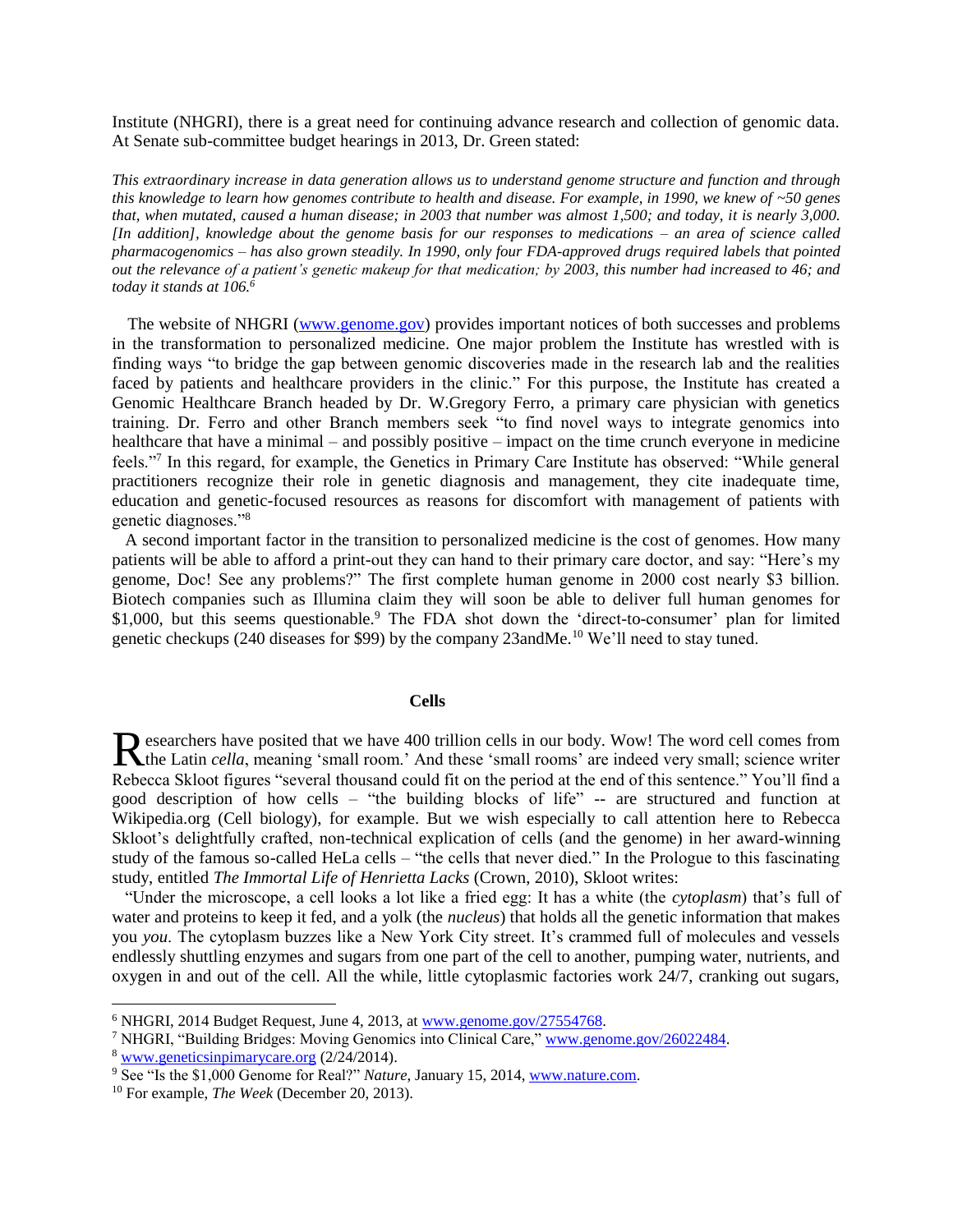fats, proteins, and energy to keep the whole thing running and feed the nucleus – the brains of the operation. Inside every nucleus within each cell in your body, there's an identical copy of your entire genome. That genome tells cells when to grow and divide and makes sure they do their jobs, whether that's controlling your heartbeat or helping your brain understand the words on this page. . . All it takes," Skloot observes, "is one small mistake in the [cell] division process for cells to start growing out of control. Just *one* enzyme misfiring, just *one* wrong protein activation and you could have a cancer." (Or perhaps a benign acoustic neuroma?)

### **Active Tinnitis Support Groups in New Jersey**

Ewing (Mercer County) Leader: Dhyan Cassie, Au.D 856-983-8981 [Dhyan1@verizon.net](mailto:Dhyan1@verizon.net)

Point Pleasant (Ocean County) Leader: James Malone 732-714-7040 [njhypno@yahoo.com](mailto:njhypno@yahoo.com)

Vineland (Cumberland County) Leader: David Levin [davemlevin@verizon.net](mailto:davemlevin@verizon.net)

Rivervale (Bergen County) Leader: Holly Rubens [hrbr@verizon.net](mailto:hrbr@verizon.net)

Voorhees (Camden County) Leader: Linda Beach [linda.beach@advancedent.com](mailto:linda.beach@advancedent.com)

 Note: the above are support groups in NJ having leaders and scheduled formal informational meetings. The American Tinnitus Association [\(www.ata.org/support\)](http://www.ata.org/support) also lists 'help network' volunteers who provide one-on-one phone and email support, as follows:

 Colonia: Jim O'Keefe 732-382-2333 Lawrenceville: Wilma Ruskin, 609-799-4442 Eatontown: Warren Tudor, Jr, 732-928-3446 Sussex: Elizabeth Kobe, 973-293-8876 Kinnelon: Jessica Moore, 7 Galloway Terr. (07405)

### **'Watchful Waiting' – What Does It Mean?**

 In his 2012 book on making *Critical Decisions* (See Newsletter, June 2013), Dr. Peter Ubel examines how problems in medical decision-making can arise when doctors use common words in uncommon ways. There's a curious 'doctor-speak' that often befuddles patients. For example, patients may fail to realize that it's actually a good thing when a doctor says a test is 'negative.' And then there's the phrase 'watchful waiting.' Dr. Ubel reports on a case for prostate cancer where the patient thought this proposed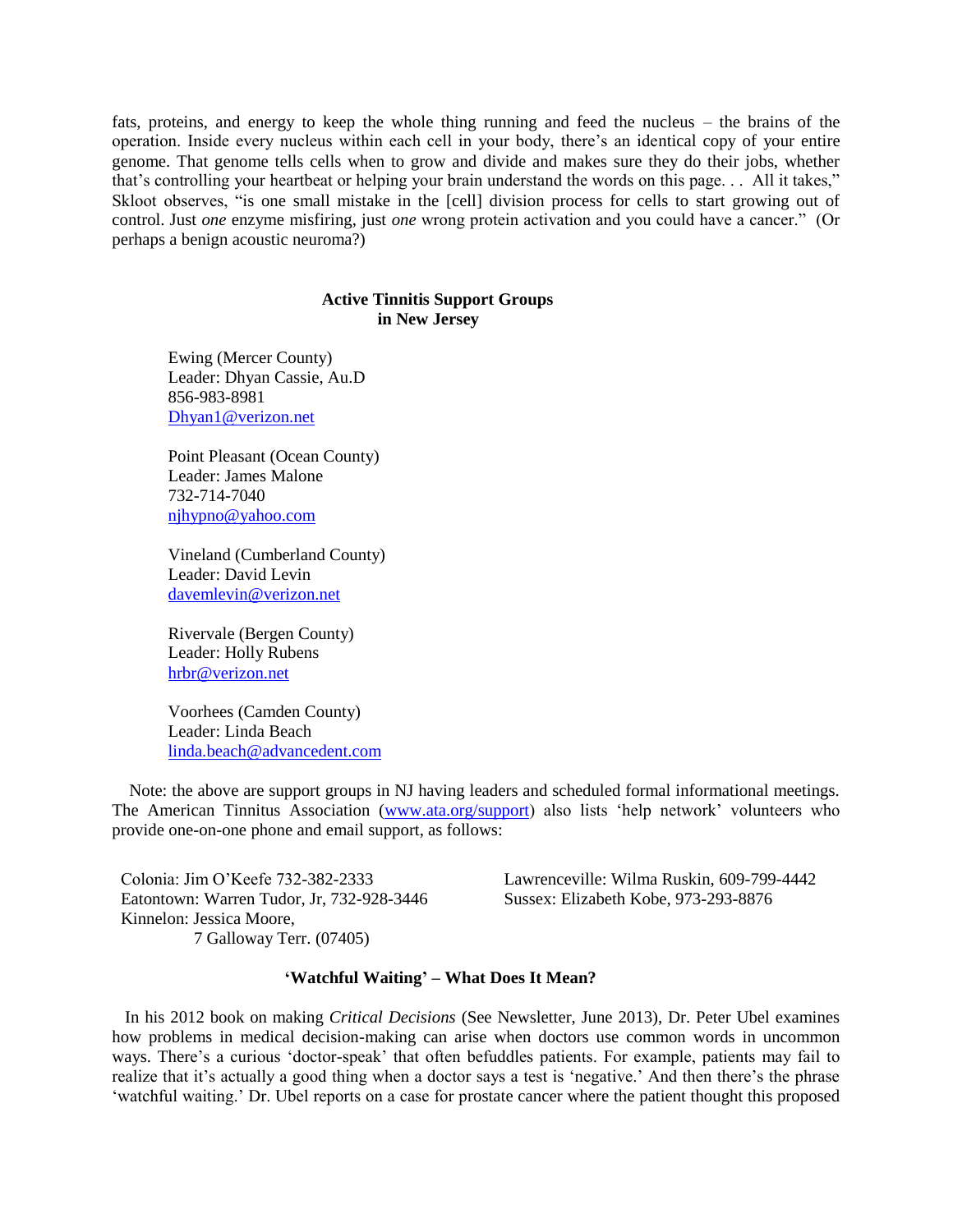option meant, "We're going to ignore the tumor and hope that it goes away." The confused patient decided to have his prostate surgically removed immediately. It's been proposed that we scrap 'watchful waiting' in favor of something more resolute, such as 'active surveillance.' Or perhaps 'Wait and Scan' would be preferred.

### **Doctor-Patient Encounters – What Did the Patient Say?**

 A *British Medical Journal* report (November 8,2012) observes that doctors too often ignore or misunderstand what patients want in terms of treatment. There are large gaps between what patients want and what doctors think they want. The report recommends that patients need to be fully informed by doctors about the risks and benefits of any treatment options, and that patients for their part need to state their treat-ment preferences clearly and firmly. The report speculates that informed and engaged patients could help to cut healthcare costs since they "often choose to have less-intensive care and are more careful about having lots of procedures."In contrast, a University of Chicago Medical Center study (*JAMA Internal Medicine*, May 27, 2013) has concluded that involving patients in decisions raises healthcare costs. "The patients who preferred to work with their doctor rather than delegate decisions spent roughly 5% more time in the hospital and incurred about 6% higher costs, the study found."

### '**Wait and Scan' – When to Take Action?**

 Researchers at the Gentofte University Hospital in Copenhagen, Denmark, have evaluated the hearing changes experienced by 636 'wait and scan' patients with acoustic neuromas 2.0 cm or smaller. The mean observation time was 3.9 years, with a range of  $0.3 - 11.4$  years. The median age at diagnosis was 57.6 years, ranging from 15 to 85 years. As far as possible, annual MRI scans and audiological examinations were performed. "Of the 636 patients, the observation period was terminated by surgery in 118 and by irradiation therapy in 118, in most cases because of significant tumor growth."

 The purpose of the research was to assess the benefits and risks of a 'wait and scan' policy for treatment of small acoustic neuromas, and especially the degree to which patients with small ANs and good hearing might not only run the risk of progressive hearing deterioration during the time of 'wait and scan,' but also miss the advantages of early candidacy for hearing preservation surgery or radiation therapy.

 The researchers found: "At the time of diagnosis, 334 patients (53 per cent) had good hearing and speech discrimination of better than 70%; at the end of the 10-year observation period, this latter percentage was 31 per cent. In 17 per cent of the patients, speech discrimination at diagnosis was 100 per cent; of these, 88% still had good hearing at the end of the observation period. However, in patients with even a small initial speech discrimination loss, only 55% maintained good hearing at the end of the observation period."

 The researchers concluded that 'wait and scan' patients with small tumors and normal speech discrimination should seek active treatment (surgical or radiotherapy) as soon as tumor growth is established. (See *Jour of Laryngology & Otology*, vol.122, 2008; also ,Dr. Selesnick's article on wait and scan in the ANA/NJ Newsletter for April 2011).

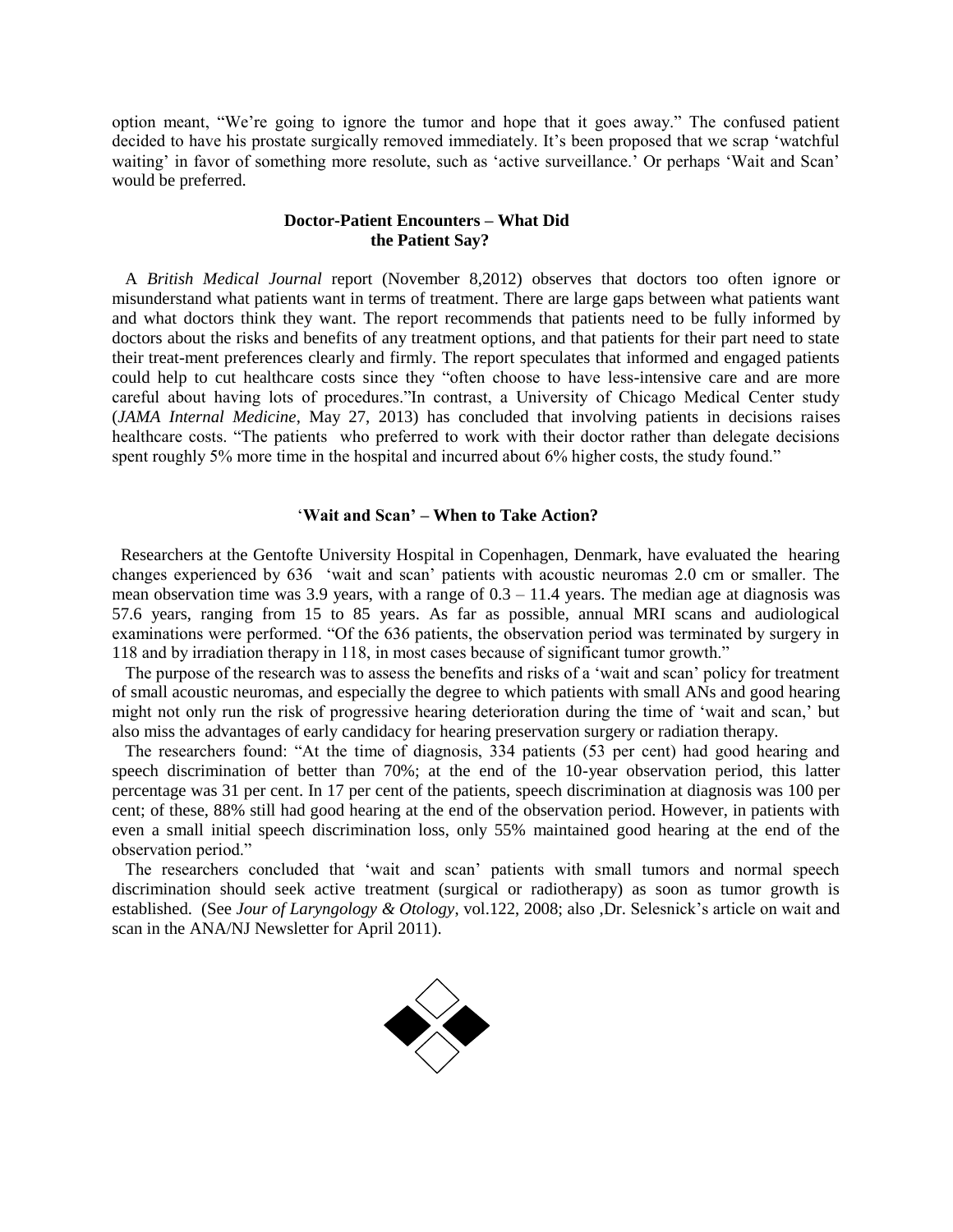# ANA/NJ Mini-Conference

# **"***Acoustic Neuroma 2014: Issues and Research***"**

Sunday, October 26, 2014 9:00am – 3:30pm Summit Medical Group Lawrence Pavilion, One Diamond Hill Road Berkeley Heights, NJ

# **Program**

| <b>Registration and Coffee</b>                                                                                                                                                                                                                                                           | 9:00-9:45   |
|------------------------------------------------------------------------------------------------------------------------------------------------------------------------------------------------------------------------------------------------------------------------------------------|-------------|
| <b>Welcome by Dave Belonger, Vice President of ANA/NJ</b>                                                                                                                                                                                                                                | 10:00       |
| Doctors' Panel: "Diagnosis Acoustic Neuroma: What Next?"                                                                                                                                                                                                                                 | 10:15-11:45 |
| • Dr. James Liu , Moderator (Rutgers/NJMS)<br>· Dr. Michael B. Sisti (Columbia/NY- Presbyterian)<br>• Dr. Christopher J. Farrell (Thomas Jefferson)<br>• Dr. Philip E. Stieg (Weill Cornell)                                                                                             |             |
| Lunch                                                                                                                                                                                                                                                                                    | 12:00-12:45 |
| <b>Keynote Address: "Genomics, Personalized Medicine and</b><br><b>Acoustic Neuroma</b> "                                                                                                                                                                                                | $1:00-2:00$ |
| • Dr. Matthias A. Karajannis (NYU Langone Medical Center)                                                                                                                                                                                                                                |             |
| <b>Doctors' Panel: "Treatment Modalities and Hearing</b><br><b>Preservation Outcomes"</b>                                                                                                                                                                                                | $2:15-3:30$ |
| • Dr. Samuel Selesnick, Moderator, Surgery (Weill Cornell)<br>• Dr. Shabbar F. Danish, Gamma Knife (RW Johnson)<br>• Dr. Christopher J. Farrell, FSR (Thomas Jefferson)<br>• Dr. Louis E. Schwartz, CyberKnife (Overlook Hospital)<br>•Dr. Henry K. Tsai, Proton Beam (Somerset ProCure) |             |

**Questions concerning the conference or for registration?** Call or email Jane Huck at 908/725-0233 or [janehuck@msn.com](mailto:janehuck@msn.com) after September 15.

## **Directions to Summit Medical Group, Berkeley Heights, NJ**